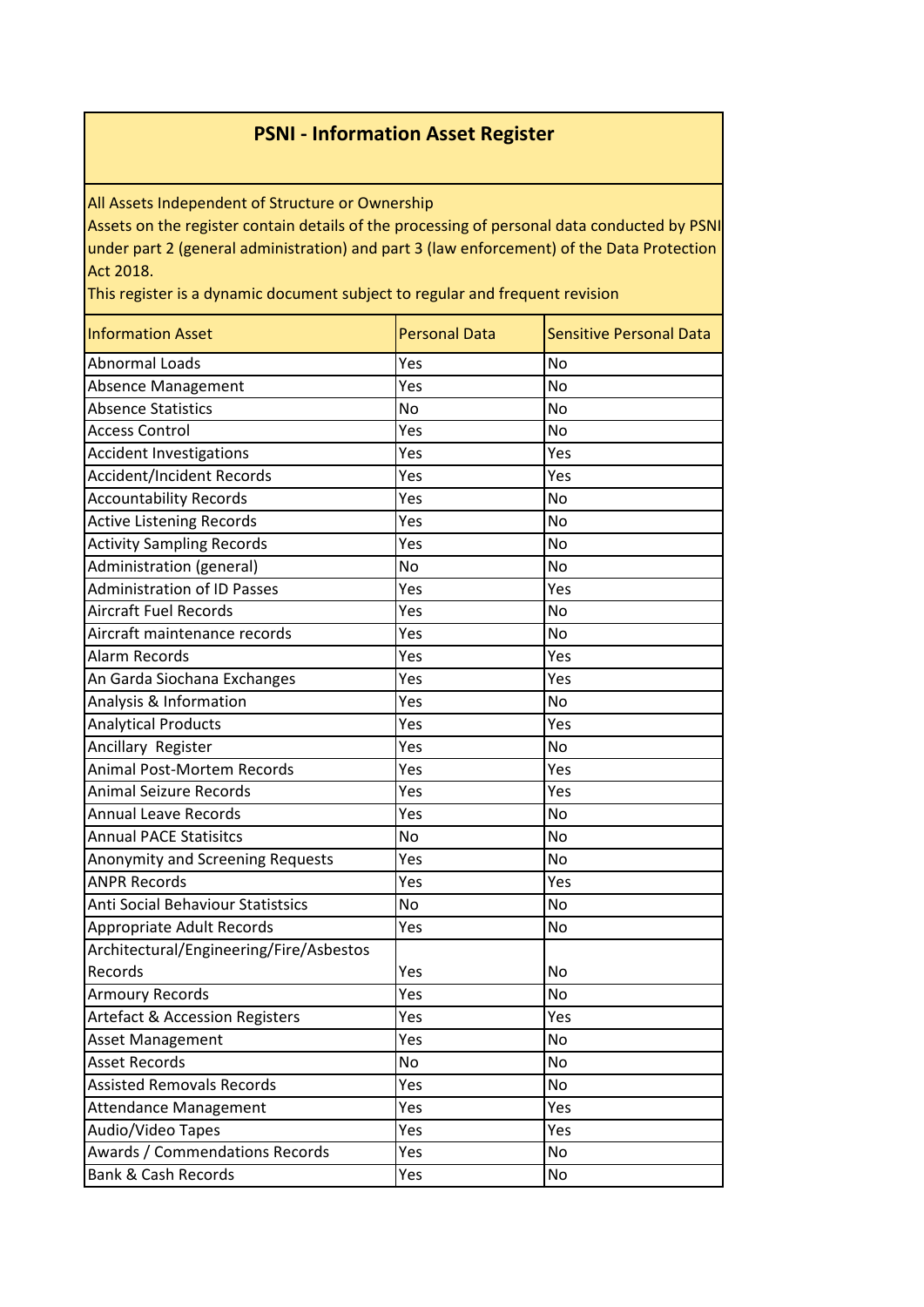| <b>Bikesafe Register</b>                        | Yes | <b>No</b> |
|-------------------------------------------------|-----|-----------|
| <b>Body Worn Video</b>                          | Yes | Yes       |
| <b>Bomb Related Files</b>                       | Yes | Yes       |
| <b>Border Crossing Records</b>                  | Yes | <b>No</b> |
| <b>Branch Plans</b>                             | Yes | <b>No</b> |
| <b>Briefing Records</b>                         | Yes | Yes       |
| <b>Broadcast Records</b>                        | Yes | Yes       |
| <b>Buildings Maintenance records</b>            | Yes | <b>No</b> |
| <b>Buildings/Site Documents</b>                 | Yes | <b>No</b> |
| <b>Bullying &amp; Harassment Case Work</b>      | Yes | <b>No</b> |
| <b>Business Cases &amp; Approvals</b>           | No  | <b>No</b> |
| <b>Business Continuity Plans</b>                | Yes | <b>No</b> |
| <b>Business Interests Records</b>               | Yes | Yes       |
| <b>Business Performance Records</b>             | No  | <b>No</b> |
| <b>Business Plans</b>                           | No  | <b>No</b> |
| <b>Business Plans/Risk Registers</b>            | Yes | <b>No</b> |
| <b>Business System Ownership Records</b>        | No  | <b>No</b> |
| C6 Registers/CID C6 Registers                   | Yes | Yes       |
| Call Logs From Members of the Public            | Yes | Yes       |
| Case File Material Records                      | Yes | Yes       |
| Case Sequencing Model - Rank Listing            | Yes | <b>No</b> |
| Casework, Advice and publication scheme         | Yes | Yes       |
| <b>Caution Books</b>                            | Yes | Yes       |
| <b>CCTV</b>                                     | Yes | Yes       |
| <b>Central Coordination and Tasking Records</b> | Yes | No        |
| <b>Chief Constables Registers</b>               | Yes | Yes       |
| <b>Child Centred Policing Records</b>           | No  | <b>No</b> |
| <b>Child Protection Tapes</b>                   | Yes | Yes       |
| Children and Young Persons in Custody           |     |           |
| Records                                         | Yes | Yes       |
| <b>Cisco Desk Phone Management</b>              | Yes | <b>No</b> |
| <b>Citizen And Safety Education</b>             | No  | <b>No</b> |
|                                                 |     |           |
| Citrix/Virtual Desktop Environment Records Yes  |     | No        |
| Civil Claims                                    | Yes | Yes       |
| Civilian Policing Board Strength Report         | Yes | No        |
| <b>Clearance Requests</b>                       | Yes | <b>No</b> |
| Clothing/Equipment Issue                        | Yes | <b>No</b> |
| College of Policing Licencing                   | No  | No        |
| <b>Command and Control Records</b>              | Yes | Yes       |
| <b>Community Asset Register</b>                 | Yes | No        |
| <b>Community Background Notification</b>        | Yes | <b>No</b> |
| <b>Community Background Notification</b>        | Yes | Yes       |
| <b>Community Contact Records</b>                | Yes | Yes       |
| <b>Community Engagement Tracker</b>             | No  | <b>No</b> |
| <b>Community Impact Assessments</b>             | No  | No        |
| <b>Compensation Claims</b>                      | Yes | Yes       |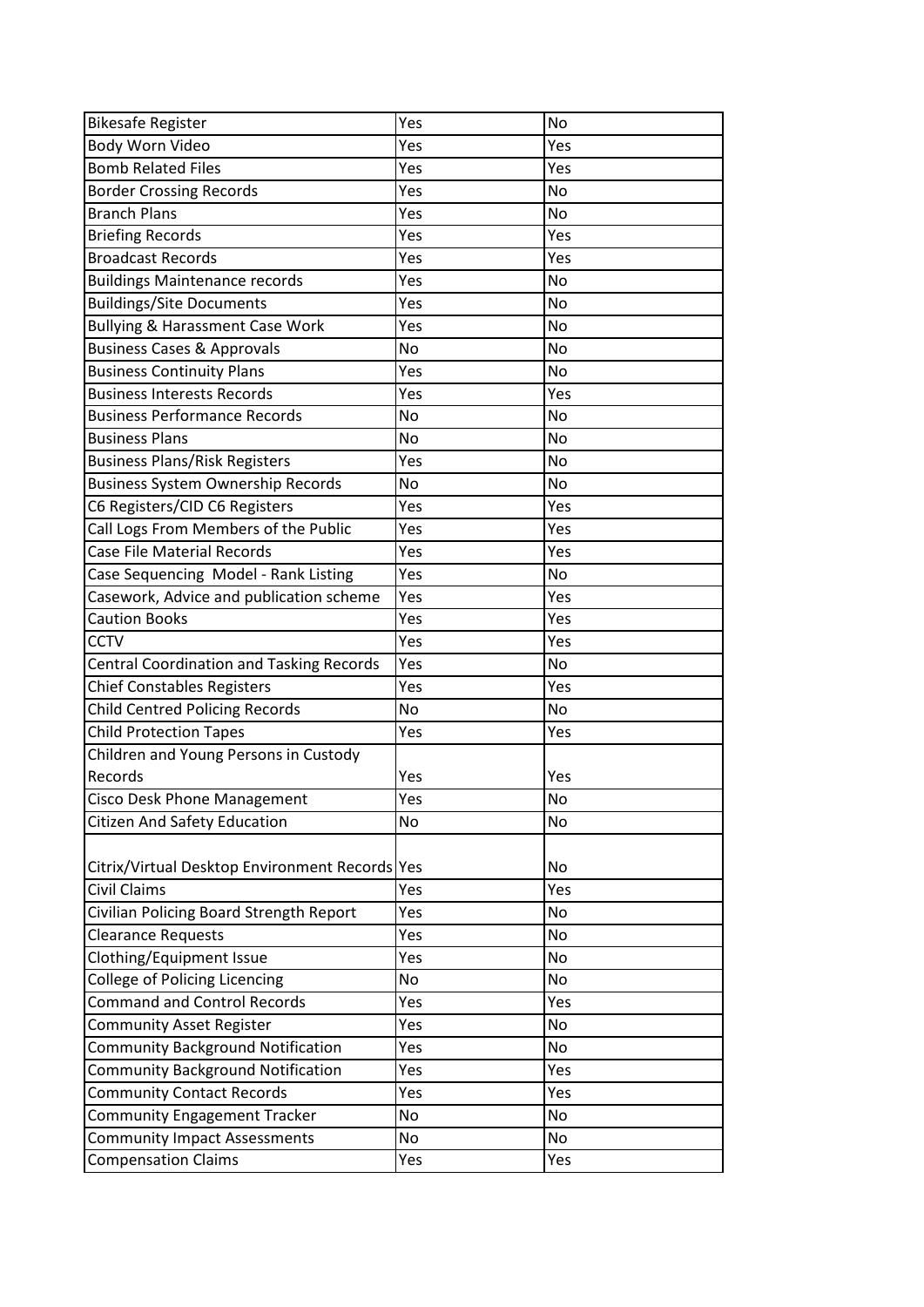| <b>Complaint Records</b>                        | Yes | Yes       |
|-------------------------------------------------|-----|-----------|
| Complaints-PONI, Members of the public          | Yes | Yes       |
| <b>Conduct and Discipline Records</b>           | Yes | Yes       |
| <b>Confidential Reporting</b>                   | Yes | Yes       |
| Conflict of Interest                            | Yes | <b>No</b> |
| <b>Consent Register</b>                         | Yes | No        |
| <b>Contacts Directories</b>                     | Yes | <b>No</b> |
| Contacts Lists                                  | Yes | No        |
| <b>Contemporary Persons of Interest Records</b> | Yes | <b>No</b> |
| <b>Continuing Professional Development</b>      | Yes | No        |
| Continuous ImprovementRecords                   | Yes | Yes       |
| <b>Contract Documents</b>                       | Yes | No        |
| <b>Contract Management Records</b>              | Yes | Yes       |
| Contractor's Employee Records                   | Yes | No        |
| Corporate Assurance/Governance Reports          | Yes | <b>No</b> |
| Correspondence - Internal/External              | Yes | <b>No</b> |
| <b>Courier Management Records</b>               | No  | <b>No</b> |
| <b>Course Documentation</b>                     | No  | No        |
| <b>Court Attendance Records</b>                 | Yes | <b>No</b> |
| Crime Files - MoPI 1                            | Yes | Yes       |
| Crime Files - MoPI 2                            | Yes | Yes       |
| Crime Files - MoPI 3                            | Yes | Yes       |
| <b>Crime Prevention</b>                         | Yes | No        |
| <b>Crime Recording</b>                          | Yes | Yes       |
| <b>Crime Scene Investigations</b>               | Yes | Yes       |
| <b>Crime Statistics</b>                         | Yes | Yes       |
| CS Spray Records                                | Yes | No        |
| <b>Custody Biometrics</b>                       | Yes | Yes       |
| <b>Custody Health and Safety Records</b>        | Yes | Yes       |
| <b>Custody Interview Tapes</b>                  | Yes | Yes       |
| <b>Custody Medical Records</b>                  | Yes | Yes       |
| <b>Custody Records</b>                          | Yes | Yes       |
| <b>Custody Statistics</b>                       | Yes | Yes       |
| <b>Cycle Count Records</b>                      | No  | No        |
| Daily Officer Reports                           | Yes | Yes       |
| Deaths in Custody Records                       | Yes | Yes       |
| <b>Declined Operations Records</b>              | Yes | Yes       |
| Deployment of Equipment                         | Yes | Yes       |
| Deployment Records                              | Yes | No        |
| <b>Detained Person Escorts</b>                  | Yes | Yes       |
| Diaries for Senior Management                   | Yes | No        |
| <b>Digital Assets</b>                           | Yes | Yes       |
| <b>Digital Interview Records</b>                | Yes | Yes       |
| Digital Photography                             | Yes | Yes       |
| <b>Disaster Victim Identification</b>           | Yes | No        |
| Disclosure Records                              | Yes | Yes       |
| <b>DNA Records</b>                              | Yes | Yes       |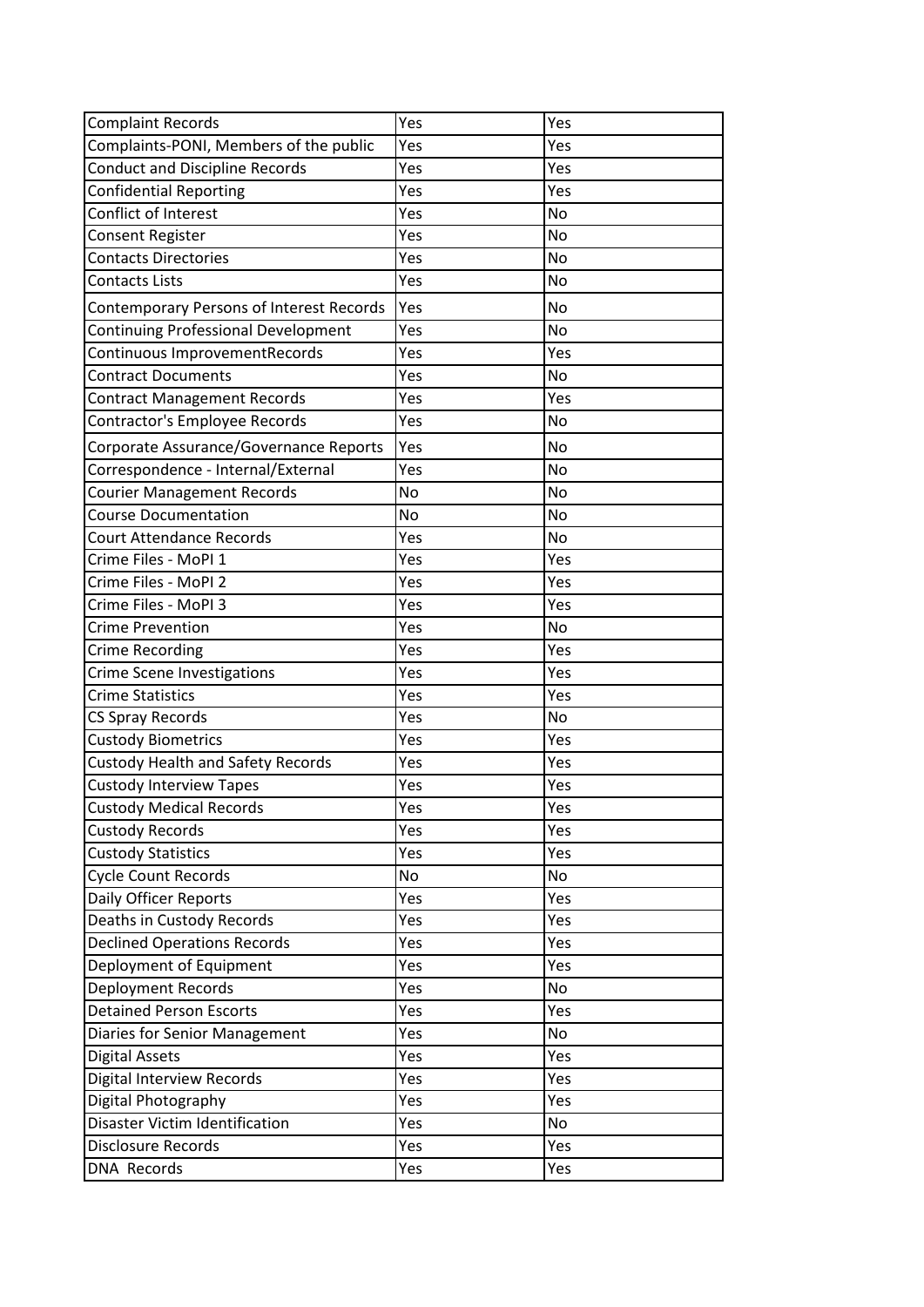| Dogs Records                                | No  | <b>No</b> |
|---------------------------------------------|-----|-----------|
| Domestic Abuse Records                      | Yes | Yes       |
| <b>Domestic and Hate Crime</b>              | No  | No        |
| Drugs Seizures Statistics                   | Yes | Yes       |
| <b>Duties and Deployment Records</b>        | Yes | <b>No</b> |
| <b>Duty Credits Records</b>                 | Yes | No        |
| <b>Duty Detailing</b>                       | Yes | Yes       |
| <b>Duty Rosters</b>                         | Yes | <b>No</b> |
| <b>Electronic Access Control</b>            | Yes | <b>No</b> |
| <b>Electronic Monitoring Records</b>        | Yes | Yes       |
| <b>Emergency Call Recording 999 Records</b> | Yes | Yes       |
| <b>Emergency Housing</b>                    | Yes | Yes       |
| <b>Emergency Planning</b>                   | Yes | No        |
| <b>Employee Posting</b>                     |     |           |
| Employee Records                            | Yes | Yes       |
| <b>Engagement and Wellbeing Records</b>     | Yes | <b>No</b> |
| <b>Engagement Plans</b>                     | No  | <b>No</b> |
| <b>Engagement with Community Records</b>    | Yes | Yes       |
| <b>Engagement with Partner Agencies</b>     | Yes | <b>No</b> |
| <b>EPD Swabbing Records</b>                 | Yes | No        |
| <b>Equality Monitoring</b>                  | No  | <b>No</b> |
| Equality monitoring information             | Yes | Yes       |
| <b>Equipment and Supplies Records</b>       | Yes | Yes       |
| Equipment and supplies records              | Yes | <b>No</b> |
| <b>Equipment Maintenance</b>                | Yes | No        |
| <b>Equipment Registers</b>                  | Yes | <b>No</b> |
| <b>Estate Management Records</b>            | Yes | <b>No</b> |
| <b>Estreatment Files</b>                    | Yes | Yes       |
| <b>EU Projects</b>                          | Yes | <b>No</b> |
| <b>Events Records</b>                       | Yes | <b>No</b> |
| <b>Evidential Analysis Products</b>         | Yes | Yes       |
| <b>Exam Resources</b>                       | No  | <b>No</b> |
| <b>Exhibits Records</b>                     | Yes | Yes       |
| <b>Ex-Members Police &amp; Staff</b>        |     |           |
| Notebooks/Journals                          | Yes | No        |
| <b>Explosive Records</b>                    | Yes | <b>No</b> |
| <b>Explosives Records</b>                   | Yes | No        |
| <b>Exposure to Substances</b>               | Yes | No        |
| <b>Extensions of Service</b>                | Yes | Yes       |
| <b>External Commissions</b>                 | Yes | <b>No</b> |
| <b>External Community Meetings</b>          | Yes | No        |
| <b>External Corresepondence</b>             | Yes | Yes       |
| <b>External Correspondence</b>              | Yes | Yes       |
| <b>External Enquiries</b>                   | Yes | No        |
| <b>Extradition Enquiries and Requests</b>   | Yes | Yes       |
| <b>Facial Identification</b>                | Yes | Yes       |
| <b>Fatal Road Traffic Collisions</b>        | Yes | Yes       |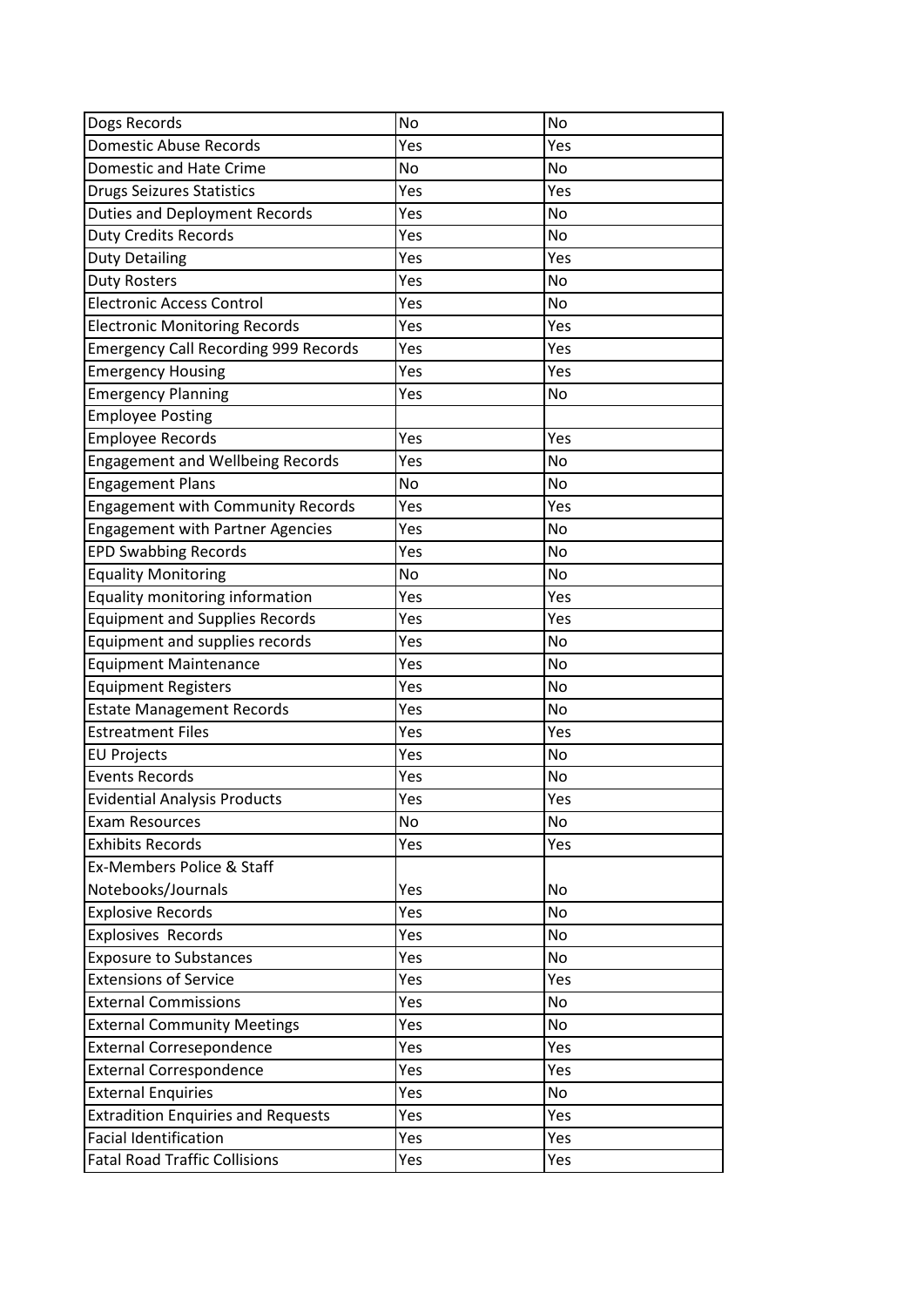| Finance Records                                | Yes | <b>No</b> |
|------------------------------------------------|-----|-----------|
| <b>Financial Planning and Control</b>          | No  | <b>No</b> |
| <b>Financial Reporting and Compliance</b>      | No  | <b>No</b> |
| FingerPrints                                   | Yes | Yes       |
| <b>Fire Risk Assessments</b>                   | Yes | No        |
| Firearms Access Procedure (FAPs) records       | Yes | Yes       |
| <b>Firearms Commanders Records</b>             | Yes | Yes       |
| Firearms Issuance and Accounting Records       | Yes | No        |
| <b>Firearms Licensing</b>                      |     |           |
| <b>Fleet Fault Reporting</b>                   | Yes | <b>No</b> |
| <b>Fleet Management Records</b>                | Yes | <b>No</b> |
| <b>Flexible Working Applications</b>           | Yes | Yes       |
| Foreign Criminal Record Checks                 | Yes | Yes       |
| Forensic Case Manager Records                  | Yes | <b>No</b> |
| Forensic Footwear Records                      | Yes | Yes       |
|                                                |     |           |
| Forensic Medical Officer Employee Records  Yes |     | <b>No</b> |
| <b>Forensic Submissions</b>                    | Yes | <b>No</b> |
| <b>Forensic Vehicle Examination Records</b>    | Yes | <b>No</b> |
| <b>Fresh Start</b>                             | No  | <b>No</b> |
| Full Fleet Vehicle History                     | Yes | <b>No</b> |
| <b>General Service Statistics</b>              | Yes | Yes       |
| <b>Governance Meetings</b>                     | Yes | No        |
| <b>Grievance Records</b>                       | Yes | Yes       |
| <b>Hate Crime Advocacy</b>                     | No  | No        |
| Health & Safety Records                        | Yes | Yes       |
| <b>Help Desk Records</b>                       | Yes | Yes       |
| High Performance Development Scheme            | Yes | <b>No</b> |
| <b>Historical Crimes</b>                       | Yes | Yes       |
| Historical Enguiry Team (HET)                  |     |           |
| investigations                                 | Yes | Yes       |
| <b>Historical Enquiry Team Reviewer</b>        |     |           |
| Notebooks                                      | Yes | Yes       |
| <b>Historical Extradition Papers</b>           | Yes | <b>No</b> |
| <b>Historical Manual Ledgers</b>               | Yes | Yes       |
| <b>Historical Operational Orders</b>           | Yes | No        |
| <b>Historical Policy &amp; Procedures</b>      | Yes | No        |
| <b>Historical Society Records</b>              | Yes | Yes       |
| <b>HMICFRC Records</b>                         | Yes | Yes       |
| <b>Home Protection Scheme</b>                  | Yes | <b>No</b> |
| Human Resource Distribution Plan               | Yes | <b>No</b> |
| Human Resource Planning                        | Yes | <b>No</b> |
| <b>ID Number Records</b>                       | Yes | Yes       |
| Identifiable Items                             | Yes | No        |
| <b>Identification Parades</b>                  | Yes | Yes       |
| <b>Identification Records</b>                  | Yes | Yes       |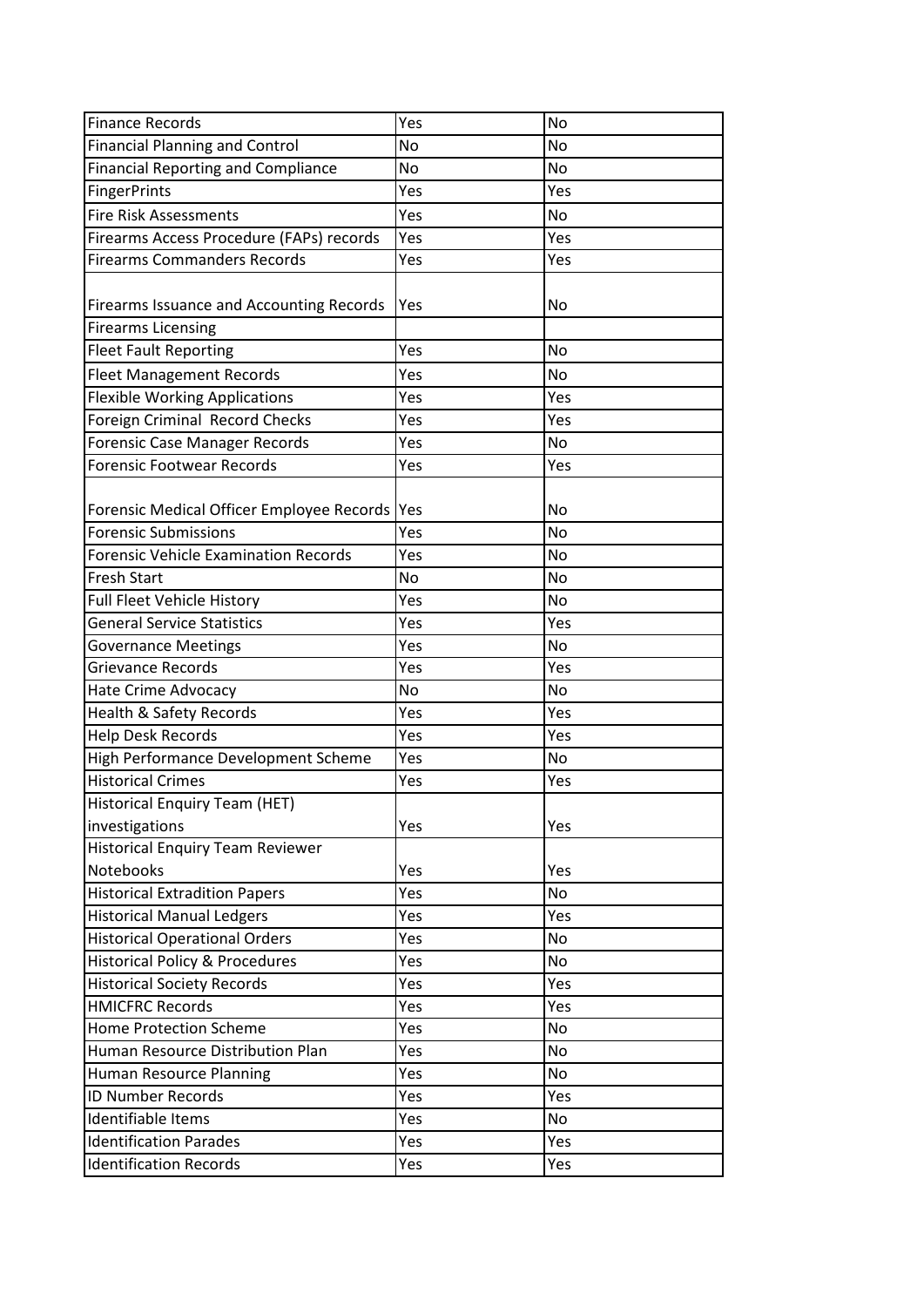| Incident Management                               | No  | <b>No</b> |
|---------------------------------------------------|-----|-----------|
| Incident Records - C6 Books                       | Yes | Yes       |
| Incident Records Non Evidential                   | Yes | Yes       |
| <b>Income Generation</b>                          | Yes | <b>No</b> |
| Incoming Enquiries from Interpol                  |     |           |
| Manchester                                        | Yes | Yes       |
|                                                   |     |           |
| Incoming Enquiries with An Garda Siochana         | Yes | Yes       |
| Incoming International Letters of Request         | Yes | Yes       |
| Incoming Requests for Extradition                 | Yes | Yes       |
| <b>Indepemdent Visitation Records</b>             | Yes | No        |
| Independent Custody visitor Records               | Yes | Yes       |
| Independent Fingerprint Experts                   | Yes | <b>No</b> |
| Individual Operational Records                    | Yes | Yes       |
| <b>Individual Performance Reviews</b>             | Yes | <b>No</b> |
| <b>Industrial Tribunal Cases</b>                  | Yes | Yes       |
| <b>Informal Resolutions</b>                       | Yes | Yes       |
| <b>Information Access Requests</b>                | Yes | Yes       |
| <b>Information Security Records</b>               | Yes | <b>No</b> |
| <b>Information Sharing Agreements</b>             | Yes | <b>No</b> |
| <b>Information Technology Records</b>             | Yes | <b>No</b> |
| <b>Injury Records</b>                             | Yes | Yes       |
| Intelligence Management                           | Yes | Yes       |
| <b>Internal Accountability Meetings</b>           | Yes | Yes       |
| <b>Internal Communication Magazine</b>            | Yes | Yes       |
| Internal Correspondence                           | Yes | Yes       |
| <b>Internal Goverance</b>                         | Yes | <b>No</b> |
| <b>Internal Surveys</b>                           | No  | <b>No</b> |
| <b>International Projects/Programmes</b>          | Yes | Yes       |
| <b>Interview Tapes</b>                            | Yes | Yes       |
| <b>Invitations Requesting PSNI Senior Officer</b> |     |           |
| <b>Representation at Events</b>                   | Yes | No        |
| <b>IT Records</b>                                 | Yes | No        |
| <b>Job Evaluation Records</b>                     | Yes | No        |
| <b>Judicial Reviews</b>                           | Yes | Yes       |
| Legacy Investigations                             | Yes | Yes       |
| Legal Advice                                      | Yes | Yes       |
| Legal Civil Actions                               | Yes | No        |
| Legal Industrial Tribunals                        | Yes | No        |
| <b>Legal Matters</b>                              | No  | No        |
| <b>Legend Records</b>                             | Yes | Yes       |
| <b>Lesson Plans</b>                               | No  | No        |
| Liaision With Other Police Forces and             |     |           |
| Associations                                      | Yes | No        |
| Liaision With Other Public Bodies                 | Yes | No        |
| Liaision with PNC/PND                             | Yes | Yes       |
| Licences - Firearms                               | Yes | Yes       |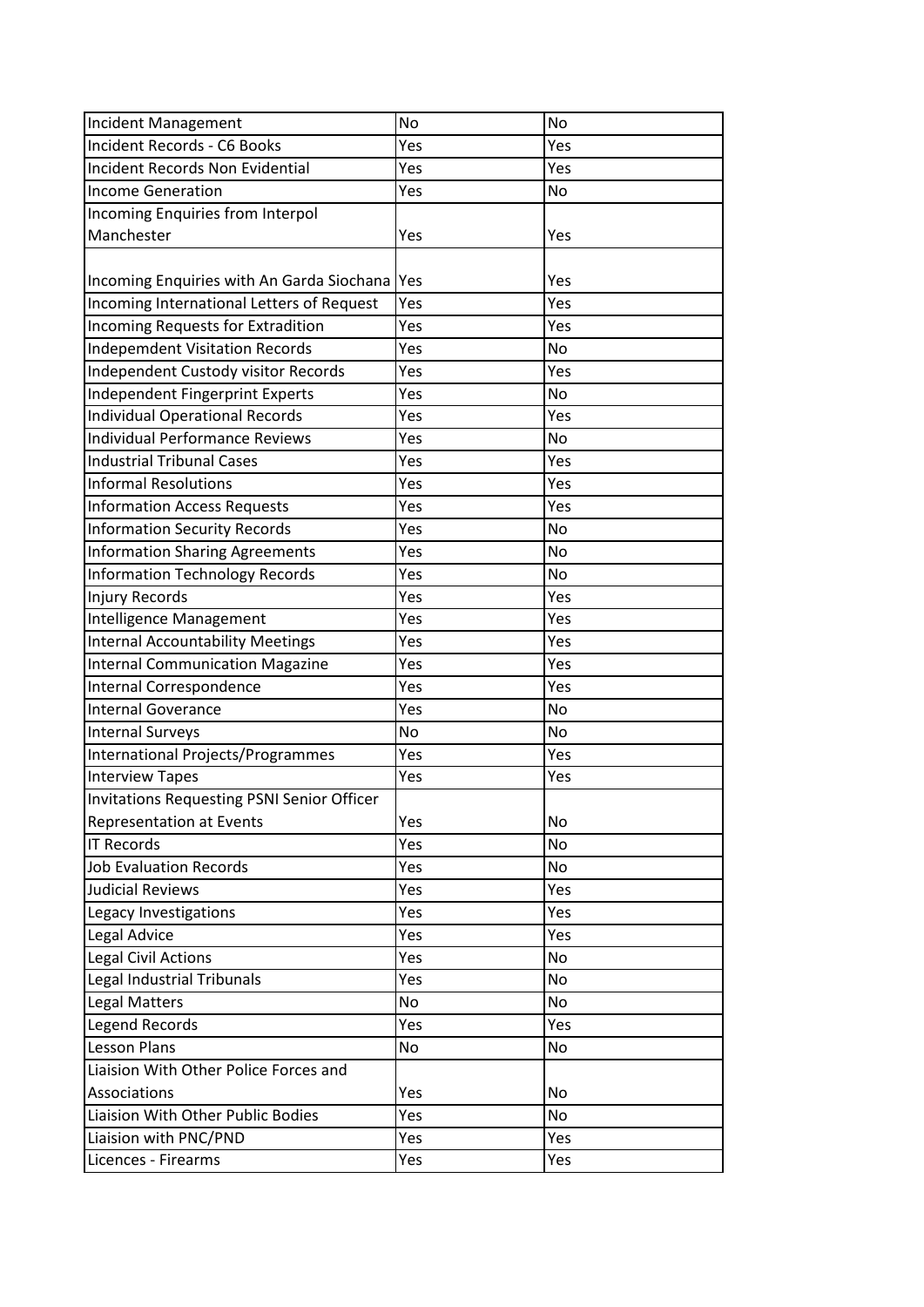| Licences Issued by District Commanders     | Yes       | <b>No</b> |
|--------------------------------------------|-----------|-----------|
| <b>Licensed Premises Records</b>           | Yes       | <b>No</b> |
| Licensing & Betting Records                | Yes       | Yes       |
| List of College of Policing Courses        | <b>No</b> | <b>No</b> |
| Live Identification Records                | Yes       | Yes       |
| Location information of vehicles and       |           |           |
| handportable devices                       | Yes       | Yes       |
| <b>Mailing lists</b>                       | Yes       | No        |
| <b>Maintenance Contracts</b>               | Yes       | <b>No</b> |
| Major Crime Investigation files            | Yes       | Yes       |
| Management Information                     | Yes       | Yes       |
| <b>Mapping Records</b>                     | Yes       | Yes       |
| <b>Media Management</b>                    | Yes       | Yes       |
| <b>Medical Records</b>                     | Yes       | Yes       |
| Member of the Public Notification of       |           |           |
| Incidents                                  | Yes       | Yes       |
| Memoranda Of Understanding                 |           |           |
| Military Victim/Witness Records            | Yes       | No        |
| <b>Misconduct Hearing Recordings</b>       | Yes       | Yes       |
| <b>Missing Persons</b>                     | Yes       | Yes       |
| Modern Slavery and Human Trafficking       | Yes       | Yes       |
| Montages                                   | Yes       | Yes       |
| Monthly Strength Figures                   | Yes       | <b>No</b> |
| <b>Motoring Prosecutions</b>               | Yes       | Yes       |
| <b>Movement Desk</b>                       | Yes       | <b>No</b> |
| <b>Mutual Aid Records</b>                  | Yes       | No        |
| <b>MV File</b>                             | Yes       | Yes       |
| Neighbourhood Watch Records                | Yes       | No        |
| Nominal Ledger data                        | No        | <b>No</b> |
| Non Emergency Incidents - Records          | Yes       | Yes       |
| Non Executive Members - Governance         |           |           |
| <b>Committee Records</b>                   | Yes       | No        |
| <b>Non Molestation Orders</b>              | Yes       | Yes       |
| <b>Non Prosecution Records</b>             | Yes       | Yes       |
| Northern Ireland Committee on Protection   |           |           |
| Records                                    | Yes       | No        |
| Northern Ireland Related Terror Records    | No        | No        |
| Northern Ireland Statictical Research      |           |           |
| Agency - Professional Correspondence       | No        | No        |
| Northern Irelend Policing Board Records    | Yes       | No        |
| Notebook Register                          | Yes       | No        |
| Notebooks/Journals Management Requests Yes |           | No        |
| Notifiable Events Planning                 | Yes       | No        |
| Notifiable Memberships Records             | Yes       | Yes       |
| <b>Officer Pocket Note Books</b>           | Yes       | Yes       |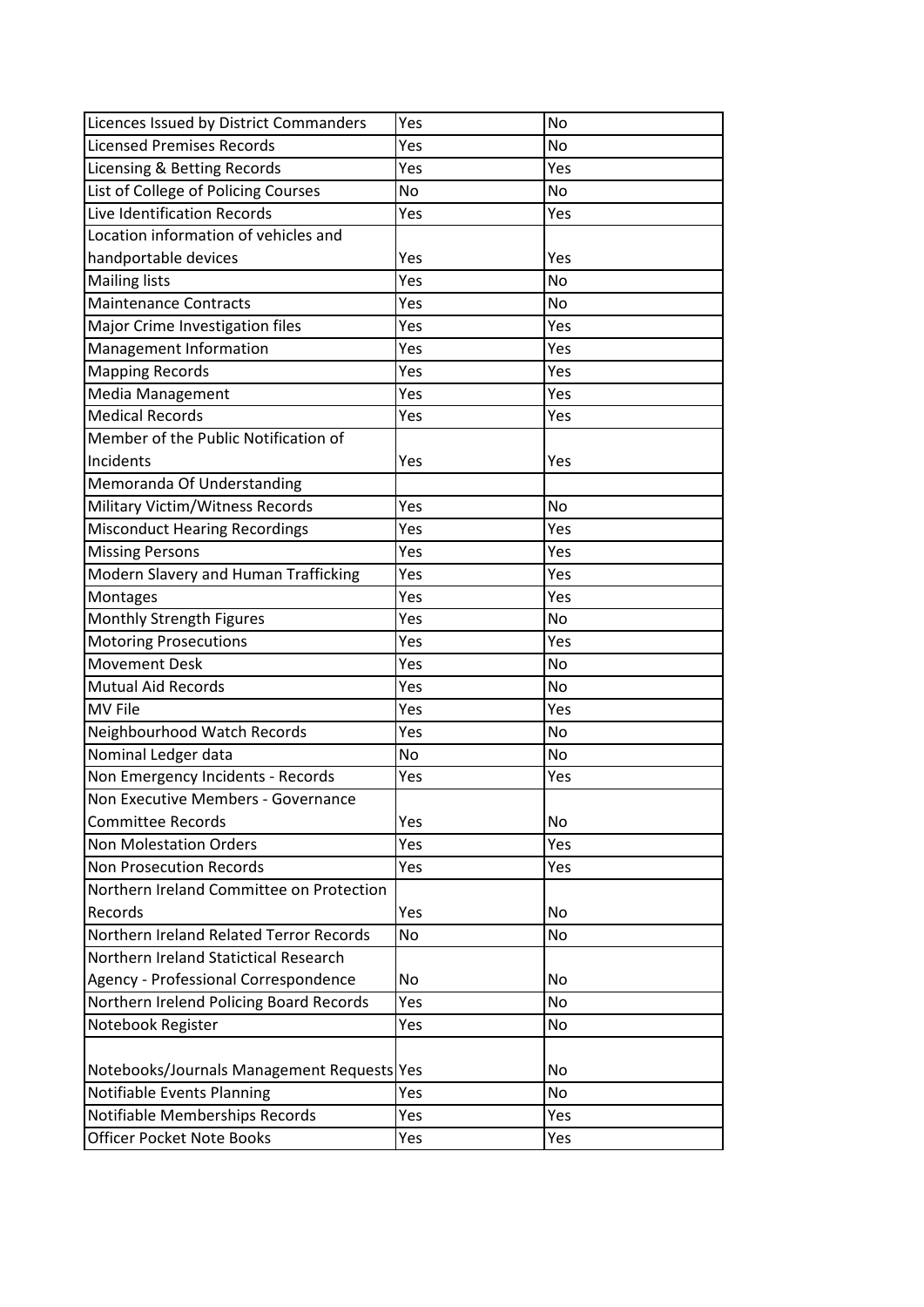| Official Visits By VIPs/Dignataries/Officials<br>No<br>Yes<br>On Call Records<br><b>No</b><br>Yes<br>On-Call Records<br>No<br>Yes<br><b>No</b><br>On-call Rotas<br>Yes<br>Yes<br>Open Source Records<br>Yes<br><b>Operational Governance</b><br>Yes<br><b>No</b><br><b>Operational Meetings</b><br>Yes<br>Yes<br><b>Operational Planning and Response</b><br>Records<br><b>No</b><br>Yes<br>Organisational Performance Monitoring<br><b>No</b><br>Yes<br><b>Organisational Structure Records</b><br><b>No</b><br>No<br><b>Organised Crime Group Records</b><br>Yes<br>Yes<br>Out Of Bound Registers<br><b>No</b><br>Yes<br>Outgoing Enquiries Via Interpol Manchester Yes<br>Yes<br>Outgoing Enquiries With An Garda<br>Siochana<br>Yes<br>Yes<br><b>No</b><br><b>Overtime Records</b><br>Yes<br>PACE & Holding Centre Returns<br>No<br>No<br>Yes<br><b>Parliamentary Questions</b><br>Yes<br>Parliamentary/Legislative<br>Assembly/Policing Board<br>enquiries<br>Yes<br>No<br>Yes<br>Part Time Reserve Working Hours Reviews<br>Yes<br>Yes<br><b>Partnership Meetings</b><br>Yes<br>Pay & Allowance Reviews<br>Yes<br><b>No</b><br>Pay File Records<br>Yes<br>No<br>Payment records<br><b>No</b><br>Yes<br>Payments Received From 3rd Parties for<br><b>No</b><br>Release of Information<br>Yes<br><b>No</b><br>Payroll Records<br>Yes<br>PBT Usage Records<br><b>No</b><br>Yes<br><b>PEEL Reports</b><br>No<br><b>No</b><br><b>Pensions Files</b><br>No<br>Yes<br>Yes<br>Performance Management Records<br>Yes<br><b>Performance Monitoring Records</b><br>No<br>No<br>Person and Assessment Checks Records<br>Yes<br>Yes<br><b>Person Identification Records</b><br>Yes<br>Yes<br>Person Vehicle Index (PVI) - Search Records<br>Yes<br>Yes<br><b>Personal Security</b><br>No<br>Yes<br>Personnel Files - Northern Ireland Statistical<br><b>Research Agency Staff</b><br>Yes<br>No<br><b>Personnel Records</b><br>Yes<br>Yes<br>Yes<br>No |                  |  |
|------------------------------------------------------------------------------------------------------------------------------------------------------------------------------------------------------------------------------------------------------------------------------------------------------------------------------------------------------------------------------------------------------------------------------------------------------------------------------------------------------------------------------------------------------------------------------------------------------------------------------------------------------------------------------------------------------------------------------------------------------------------------------------------------------------------------------------------------------------------------------------------------------------------------------------------------------------------------------------------------------------------------------------------------------------------------------------------------------------------------------------------------------------------------------------------------------------------------------------------------------------------------------------------------------------------------------------------------------------------------------------------------------------------------------------------------------------------------------------------------------------------------------------------------------------------------------------------------------------------------------------------------------------------------------------------------------------------------------------------------------------------------------------------------------------------------------------------------------------------------------------------------------------------------------------------------|------------------|--|
|                                                                                                                                                                                                                                                                                                                                                                                                                                                                                                                                                                                                                                                                                                                                                                                                                                                                                                                                                                                                                                                                                                                                                                                                                                                                                                                                                                                                                                                                                                                                                                                                                                                                                                                                                                                                                                                                                                                                                |                  |  |
|                                                                                                                                                                                                                                                                                                                                                                                                                                                                                                                                                                                                                                                                                                                                                                                                                                                                                                                                                                                                                                                                                                                                                                                                                                                                                                                                                                                                                                                                                                                                                                                                                                                                                                                                                                                                                                                                                                                                                |                  |  |
|                                                                                                                                                                                                                                                                                                                                                                                                                                                                                                                                                                                                                                                                                                                                                                                                                                                                                                                                                                                                                                                                                                                                                                                                                                                                                                                                                                                                                                                                                                                                                                                                                                                                                                                                                                                                                                                                                                                                                |                  |  |
|                                                                                                                                                                                                                                                                                                                                                                                                                                                                                                                                                                                                                                                                                                                                                                                                                                                                                                                                                                                                                                                                                                                                                                                                                                                                                                                                                                                                                                                                                                                                                                                                                                                                                                                                                                                                                                                                                                                                                |                  |  |
|                                                                                                                                                                                                                                                                                                                                                                                                                                                                                                                                                                                                                                                                                                                                                                                                                                                                                                                                                                                                                                                                                                                                                                                                                                                                                                                                                                                                                                                                                                                                                                                                                                                                                                                                                                                                                                                                                                                                                |                  |  |
|                                                                                                                                                                                                                                                                                                                                                                                                                                                                                                                                                                                                                                                                                                                                                                                                                                                                                                                                                                                                                                                                                                                                                                                                                                                                                                                                                                                                                                                                                                                                                                                                                                                                                                                                                                                                                                                                                                                                                |                  |  |
|                                                                                                                                                                                                                                                                                                                                                                                                                                                                                                                                                                                                                                                                                                                                                                                                                                                                                                                                                                                                                                                                                                                                                                                                                                                                                                                                                                                                                                                                                                                                                                                                                                                                                                                                                                                                                                                                                                                                                |                  |  |
|                                                                                                                                                                                                                                                                                                                                                                                                                                                                                                                                                                                                                                                                                                                                                                                                                                                                                                                                                                                                                                                                                                                                                                                                                                                                                                                                                                                                                                                                                                                                                                                                                                                                                                                                                                                                                                                                                                                                                |                  |  |
|                                                                                                                                                                                                                                                                                                                                                                                                                                                                                                                                                                                                                                                                                                                                                                                                                                                                                                                                                                                                                                                                                                                                                                                                                                                                                                                                                                                                                                                                                                                                                                                                                                                                                                                                                                                                                                                                                                                                                |                  |  |
|                                                                                                                                                                                                                                                                                                                                                                                                                                                                                                                                                                                                                                                                                                                                                                                                                                                                                                                                                                                                                                                                                                                                                                                                                                                                                                                                                                                                                                                                                                                                                                                                                                                                                                                                                                                                                                                                                                                                                |                  |  |
|                                                                                                                                                                                                                                                                                                                                                                                                                                                                                                                                                                                                                                                                                                                                                                                                                                                                                                                                                                                                                                                                                                                                                                                                                                                                                                                                                                                                                                                                                                                                                                                                                                                                                                                                                                                                                                                                                                                                                |                  |  |
|                                                                                                                                                                                                                                                                                                                                                                                                                                                                                                                                                                                                                                                                                                                                                                                                                                                                                                                                                                                                                                                                                                                                                                                                                                                                                                                                                                                                                                                                                                                                                                                                                                                                                                                                                                                                                                                                                                                                                |                  |  |
|                                                                                                                                                                                                                                                                                                                                                                                                                                                                                                                                                                                                                                                                                                                                                                                                                                                                                                                                                                                                                                                                                                                                                                                                                                                                                                                                                                                                                                                                                                                                                                                                                                                                                                                                                                                                                                                                                                                                                |                  |  |
|                                                                                                                                                                                                                                                                                                                                                                                                                                                                                                                                                                                                                                                                                                                                                                                                                                                                                                                                                                                                                                                                                                                                                                                                                                                                                                                                                                                                                                                                                                                                                                                                                                                                                                                                                                                                                                                                                                                                                |                  |  |
|                                                                                                                                                                                                                                                                                                                                                                                                                                                                                                                                                                                                                                                                                                                                                                                                                                                                                                                                                                                                                                                                                                                                                                                                                                                                                                                                                                                                                                                                                                                                                                                                                                                                                                                                                                                                                                                                                                                                                |                  |  |
|                                                                                                                                                                                                                                                                                                                                                                                                                                                                                                                                                                                                                                                                                                                                                                                                                                                                                                                                                                                                                                                                                                                                                                                                                                                                                                                                                                                                                                                                                                                                                                                                                                                                                                                                                                                                                                                                                                                                                |                  |  |
|                                                                                                                                                                                                                                                                                                                                                                                                                                                                                                                                                                                                                                                                                                                                                                                                                                                                                                                                                                                                                                                                                                                                                                                                                                                                                                                                                                                                                                                                                                                                                                                                                                                                                                                                                                                                                                                                                                                                                |                  |  |
|                                                                                                                                                                                                                                                                                                                                                                                                                                                                                                                                                                                                                                                                                                                                                                                                                                                                                                                                                                                                                                                                                                                                                                                                                                                                                                                                                                                                                                                                                                                                                                                                                                                                                                                                                                                                                                                                                                                                                |                  |  |
|                                                                                                                                                                                                                                                                                                                                                                                                                                                                                                                                                                                                                                                                                                                                                                                                                                                                                                                                                                                                                                                                                                                                                                                                                                                                                                                                                                                                                                                                                                                                                                                                                                                                                                                                                                                                                                                                                                                                                |                  |  |
|                                                                                                                                                                                                                                                                                                                                                                                                                                                                                                                                                                                                                                                                                                                                                                                                                                                                                                                                                                                                                                                                                                                                                                                                                                                                                                                                                                                                                                                                                                                                                                                                                                                                                                                                                                                                                                                                                                                                                |                  |  |
|                                                                                                                                                                                                                                                                                                                                                                                                                                                                                                                                                                                                                                                                                                                                                                                                                                                                                                                                                                                                                                                                                                                                                                                                                                                                                                                                                                                                                                                                                                                                                                                                                                                                                                                                                                                                                                                                                                                                                |                  |  |
|                                                                                                                                                                                                                                                                                                                                                                                                                                                                                                                                                                                                                                                                                                                                                                                                                                                                                                                                                                                                                                                                                                                                                                                                                                                                                                                                                                                                                                                                                                                                                                                                                                                                                                                                                                                                                                                                                                                                                |                  |  |
|                                                                                                                                                                                                                                                                                                                                                                                                                                                                                                                                                                                                                                                                                                                                                                                                                                                                                                                                                                                                                                                                                                                                                                                                                                                                                                                                                                                                                                                                                                                                                                                                                                                                                                                                                                                                                                                                                                                                                |                  |  |
|                                                                                                                                                                                                                                                                                                                                                                                                                                                                                                                                                                                                                                                                                                                                                                                                                                                                                                                                                                                                                                                                                                                                                                                                                                                                                                                                                                                                                                                                                                                                                                                                                                                                                                                                                                                                                                                                                                                                                |                  |  |
|                                                                                                                                                                                                                                                                                                                                                                                                                                                                                                                                                                                                                                                                                                                                                                                                                                                                                                                                                                                                                                                                                                                                                                                                                                                                                                                                                                                                                                                                                                                                                                                                                                                                                                                                                                                                                                                                                                                                                |                  |  |
|                                                                                                                                                                                                                                                                                                                                                                                                                                                                                                                                                                                                                                                                                                                                                                                                                                                                                                                                                                                                                                                                                                                                                                                                                                                                                                                                                                                                                                                                                                                                                                                                                                                                                                                                                                                                                                                                                                                                                |                  |  |
|                                                                                                                                                                                                                                                                                                                                                                                                                                                                                                                                                                                                                                                                                                                                                                                                                                                                                                                                                                                                                                                                                                                                                                                                                                                                                                                                                                                                                                                                                                                                                                                                                                                                                                                                                                                                                                                                                                                                                |                  |  |
|                                                                                                                                                                                                                                                                                                                                                                                                                                                                                                                                                                                                                                                                                                                                                                                                                                                                                                                                                                                                                                                                                                                                                                                                                                                                                                                                                                                                                                                                                                                                                                                                                                                                                                                                                                                                                                                                                                                                                |                  |  |
|                                                                                                                                                                                                                                                                                                                                                                                                                                                                                                                                                                                                                                                                                                                                                                                                                                                                                                                                                                                                                                                                                                                                                                                                                                                                                                                                                                                                                                                                                                                                                                                                                                                                                                                                                                                                                                                                                                                                                |                  |  |
|                                                                                                                                                                                                                                                                                                                                                                                                                                                                                                                                                                                                                                                                                                                                                                                                                                                                                                                                                                                                                                                                                                                                                                                                                                                                                                                                                                                                                                                                                                                                                                                                                                                                                                                                                                                                                                                                                                                                                |                  |  |
|                                                                                                                                                                                                                                                                                                                                                                                                                                                                                                                                                                                                                                                                                                                                                                                                                                                                                                                                                                                                                                                                                                                                                                                                                                                                                                                                                                                                                                                                                                                                                                                                                                                                                                                                                                                                                                                                                                                                                |                  |  |
|                                                                                                                                                                                                                                                                                                                                                                                                                                                                                                                                                                                                                                                                                                                                                                                                                                                                                                                                                                                                                                                                                                                                                                                                                                                                                                                                                                                                                                                                                                                                                                                                                                                                                                                                                                                                                                                                                                                                                |                  |  |
|                                                                                                                                                                                                                                                                                                                                                                                                                                                                                                                                                                                                                                                                                                                                                                                                                                                                                                                                                                                                                                                                                                                                                                                                                                                                                                                                                                                                                                                                                                                                                                                                                                                                                                                                                                                                                                                                                                                                                |                  |  |
|                                                                                                                                                                                                                                                                                                                                                                                                                                                                                                                                                                                                                                                                                                                                                                                                                                                                                                                                                                                                                                                                                                                                                                                                                                                                                                                                                                                                                                                                                                                                                                                                                                                                                                                                                                                                                                                                                                                                                |                  |  |
|                                                                                                                                                                                                                                                                                                                                                                                                                                                                                                                                                                                                                                                                                                                                                                                                                                                                                                                                                                                                                                                                                                                                                                                                                                                                                                                                                                                                                                                                                                                                                                                                                                                                                                                                                                                                                                                                                                                                                |                  |  |
|                                                                                                                                                                                                                                                                                                                                                                                                                                                                                                                                                                                                                                                                                                                                                                                                                                                                                                                                                                                                                                                                                                                                                                                                                                                                                                                                                                                                                                                                                                                                                                                                                                                                                                                                                                                                                                                                                                                                                |                  |  |
|                                                                                                                                                                                                                                                                                                                                                                                                                                                                                                                                                                                                                                                                                                                                                                                                                                                                                                                                                                                                                                                                                                                                                                                                                                                                                                                                                                                                                                                                                                                                                                                                                                                                                                                                                                                                                                                                                                                                                |                  |  |
|                                                                                                                                                                                                                                                                                                                                                                                                                                                                                                                                                                                                                                                                                                                                                                                                                                                                                                                                                                                                                                                                                                                                                                                                                                                                                                                                                                                                                                                                                                                                                                                                                                                                                                                                                                                                                                                                                                                                                |                  |  |
|                                                                                                                                                                                                                                                                                                                                                                                                                                                                                                                                                                                                                                                                                                                                                                                                                                                                                                                                                                                                                                                                                                                                                                                                                                                                                                                                                                                                                                                                                                                                                                                                                                                                                                                                                                                                                                                                                                                                                |                  |  |
|                                                                                                                                                                                                                                                                                                                                                                                                                                                                                                                                                                                                                                                                                                                                                                                                                                                                                                                                                                                                                                                                                                                                                                                                                                                                                                                                                                                                                                                                                                                                                                                                                                                                                                                                                                                                                                                                                                                                                |                  |  |
|                                                                                                                                                                                                                                                                                                                                                                                                                                                                                                                                                                                                                                                                                                                                                                                                                                                                                                                                                                                                                                                                                                                                                                                                                                                                                                                                                                                                                                                                                                                                                                                                                                                                                                                                                                                                                                                                                                                                                |                  |  |
|                                                                                                                                                                                                                                                                                                                                                                                                                                                                                                                                                                                                                                                                                                                                                                                                                                                                                                                                                                                                                                                                                                                                                                                                                                                                                                                                                                                                                                                                                                                                                                                                                                                                                                                                                                                                                                                                                                                                                |                  |  |
|                                                                                                                                                                                                                                                                                                                                                                                                                                                                                                                                                                                                                                                                                                                                                                                                                                                                                                                                                                                                                                                                                                                                                                                                                                                                                                                                                                                                                                                                                                                                                                                                                                                                                                                                                                                                                                                                                                                                                |                  |  |
|                                                                                                                                                                                                                                                                                                                                                                                                                                                                                                                                                                                                                                                                                                                                                                                                                                                                                                                                                                                                                                                                                                                                                                                                                                                                                                                                                                                                                                                                                                                                                                                                                                                                                                                                                                                                                                                                                                                                                |                  |  |
|                                                                                                                                                                                                                                                                                                                                                                                                                                                                                                                                                                                                                                                                                                                                                                                                                                                                                                                                                                                                                                                                                                                                                                                                                                                                                                                                                                                                                                                                                                                                                                                                                                                                                                                                                                                                                                                                                                                                                |                  |  |
|                                                                                                                                                                                                                                                                                                                                                                                                                                                                                                                                                                                                                                                                                                                                                                                                                                                                                                                                                                                                                                                                                                                                                                                                                                                                                                                                                                                                                                                                                                                                                                                                                                                                                                                                                                                                                                                                                                                                                | Petty Cash Books |  |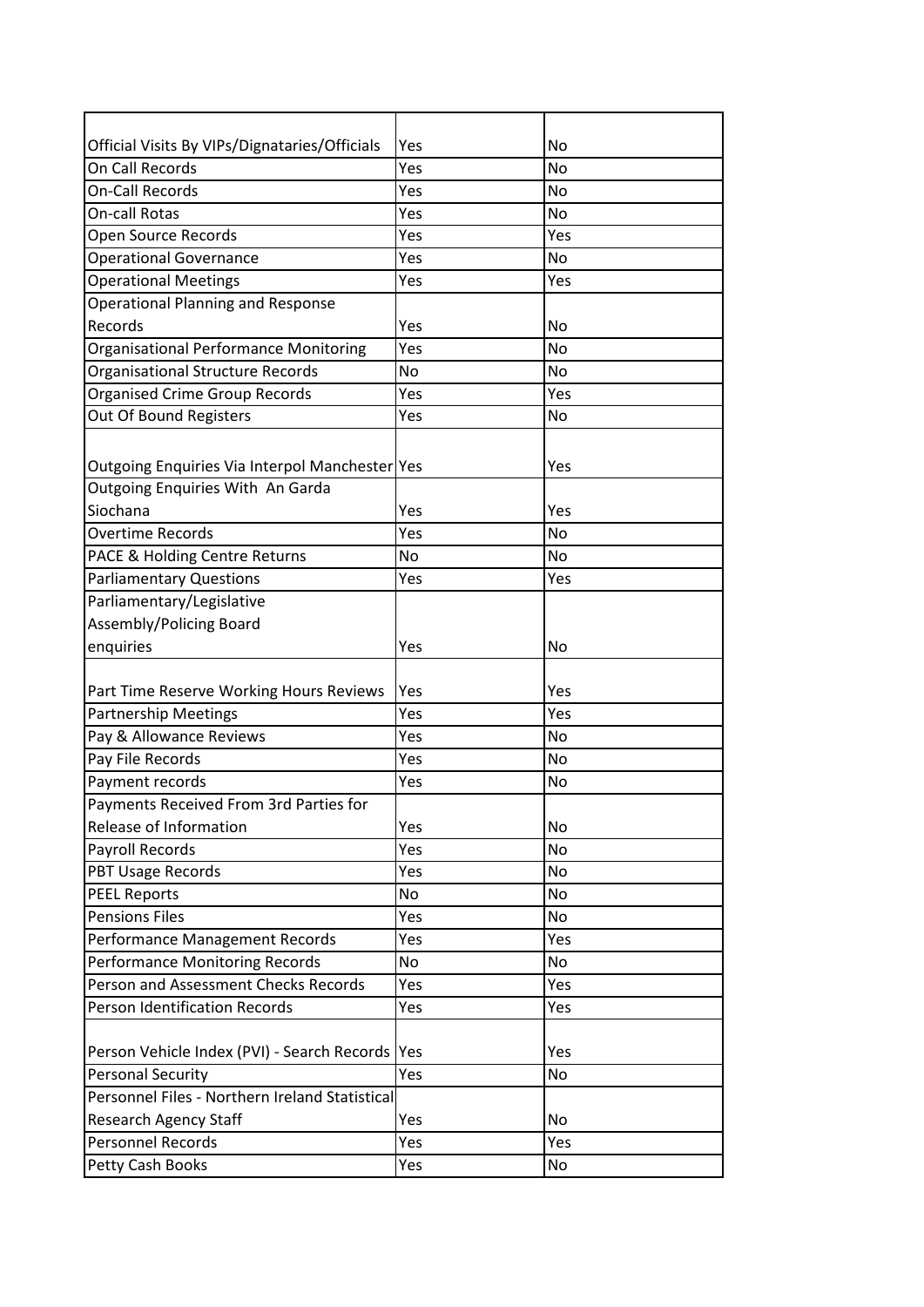| Phone Triage Information                          | Yes | Yes       |
|---------------------------------------------------|-----|-----------|
| Photographic & Sound records                      | Yes | Yes       |
| Photographs                                       | Yes | No        |
| Photography Negatives and Statements              | Yes | Yes       |
| Physical and Health Education                     | Yes | Yes       |
| Physical Lock Security                            | Yes | No        |
| Plans (Emergency / Business Continuity)           | Yes | No        |
| <b>PNC Liaision</b>                               | Yes | Yes       |
| <b>Police Federation Elections Records</b>        | Yes | <b>No</b> |
| <b>Police National Computer Liaision</b>          | Yes | Yes       |
| Police Officer Deaths                             | Yes | No        |
| Police Officer Lever 2 + CTC Records              | Yes | Yes       |
| Police Pay file                                   | Yes | No        |
| Police Recruit File                               | Yes | Yes       |
| Police Road Traffic Collision Information         | Yes | No        |
| Police Sport Club Records                         | No  | No        |
| Police Staff - Pay and Conditions                 | Yes | No        |
| Police/Staff Journals                             | Yes | Yes       |
| <b>Police/Staff Notebooks</b>                     | Yes | Yes       |
| <b>Policy Recommendations</b>                     | Yes | Yes       |
| PONI - HR Liaision                                | Yes | No        |
| <b>PONI Direction &amp; Control Records</b>       |     | Yes       |
|                                                   | Yes |           |
| PONI Investigations<br>PONI Outside Remit Records | Yes | No        |
|                                                   | Yes | Yes       |
| Postbooks                                         | Yes | No        |
| Potential Victims of Trafficking Records          | Yes | Yes       |
| Pre 2012 Data Protection Material                 | Yes | Yes       |
| Pre-Employment File                               | Yes | Yes       |
| Principals Records                                | Yes | No        |
| Printed Sources & Library Records                 | Yes | Yes       |
| <b>Priority Based Resourcing</b>                  | No  | No        |
| <b>Prison Revocation Records</b>                  | Yes | Yes       |
| Prisoner Index Registers                          | Yes | Yes       |
| <b>Probationer Records</b>                        | Yes | Yes       |
| Proceeds of Crime Applications                    | Yes | Yes       |
| Procurement and Logistics                         |     |           |
| Documents/Contracts                               | Yes | No        |
| <b>Project Management Records</b>                 | Yes | No        |
| <b>Projects and Programmes</b>                    | Yes | No        |
| <b>Promotion Competitions</b>                     | Yes | No        |
| <b>Property Crime Prosecutions</b>                | Yes | Yes       |
| <b>Property Management Contracts and</b>          |     |           |
| Administration                                    | Yes | No        |
| Proposed College at DesertCreat                   | No  | No        |
| <b>Prosecutions Records</b>                       | Yes | Yes       |
| Provision of PPE Records                          | Yes | No        |
| Public Accountability Performance                 | Yes | Yes       |
|                                                   |     |           |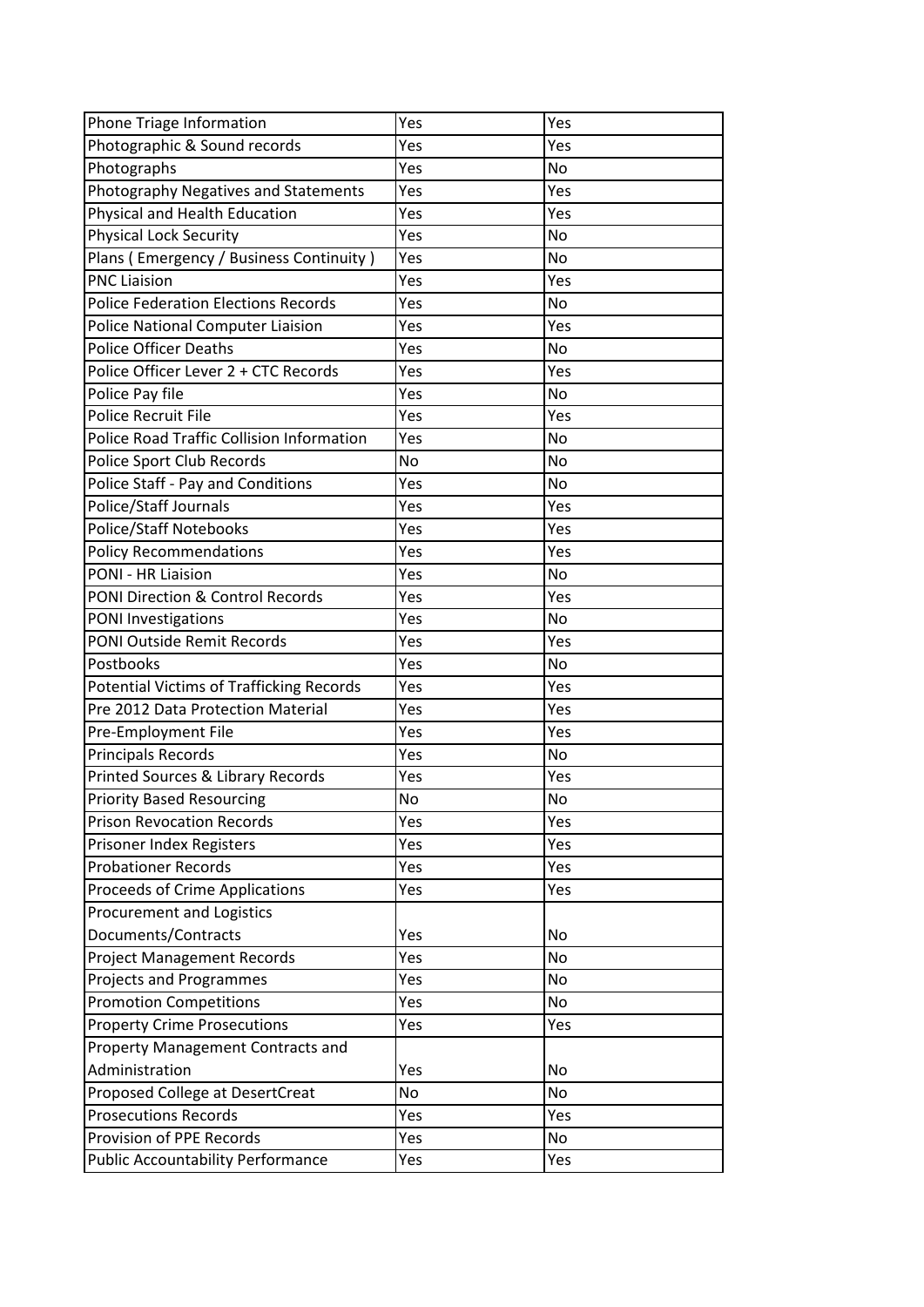| Public Records Office Northern Ireland        |     |           |
|-----------------------------------------------|-----|-----------|
| (PRONI) Approvals                             | Yes | No        |
| Public Records Office Northern Ireland        |     |           |
| (PRONI) Liaison Requests                      | Yes | <b>No</b> |
| <b>Purchasing Records</b>                     | Yes | <b>No</b> |
| <b>Qualification Directory</b>                | No  | <b>No</b> |
| <b>Quality Assurance Records</b>              | Yes | No        |
| <b>Quality Management</b>                     | Yes | Yes       |
| Quick Dial Number Records/Directory           | Yes | <b>No</b> |
| <b>Radio Communicationss</b>                  | Yes | Yes       |
| Radio Records including Issuance and          |     |           |
| Accountability                                | Yes | <b>No</b> |
| <b>Records Management Approvals</b>           | Yes | Yes       |
| Records of Arms/Ammunition & Station          |     |           |
| Weapons                                       | Yes | No        |
| Recruitment Campaign Records                  | Yes | Yes       |
| <b>Recruitment Police Staff Records</b>       | Yes | Yes       |
| <b>Reducing Offending Records</b>             | Yes | Yes       |
| <b>Reference Material</b>                     | No  | <b>No</b> |
| Register of Vulnerable People                 | Yes | Yes       |
| Registered Intermediaries Records             | Yes | Yes       |
| Registers                                     | Yes | Yes       |
| <b>Regulation 20 Reports</b>                  | Yes | Yes       |
| <b>Relations with Staff Associations</b>      | Yes | Yes       |
| Remote Access Laptop Records                  | Yes | <b>No</b> |
| Research                                      | Yes | Yes       |
| <b>Resourcing Records</b>                     | Yes | Yes       |
| Responsible Officer Records                   | Yes | <b>No</b> |
| <b>Restoration of Driving Licence Records</b> | Yes | Yes       |
| <b>Restraining Orders</b>                     | Yes | Yes       |
| <b>Restraining Orders Records</b>             | Yes | Yes       |
| Review Retention and Disposal Schedule        | Yes | No        |
| Reward and Recognition Records                | Yes | <b>No</b> |
| <b>Risk Assesments</b>                        | Yes | <b>No</b> |
| <b>Risk Registers</b>                         | Yes | <b>No</b> |
| Road Safety Partnership Statistics            | Yes | <b>No</b> |
| <b>Road Search Records</b>                    | Yes | No        |
| Roads Policing File Tracking records          | Yes | No        |
| Roads Safery Initiatives                      | Yes | No        |
| <b>RUC Historic Records</b>                   | Yes | Yes       |
| <b>Rural Crime Records</b>                    | No  | No        |
| Safe Shop Records                             | No  | <b>No</b> |
| Safekeeping and Disposal of                   |     |           |
| CivilianWeapons                               | Yes | No        |
| Safekeeping and Disposal of Police            |     |           |
| Weapons                                       | No  | No        |
| Sales Data                                    | Yes | <b>No</b> |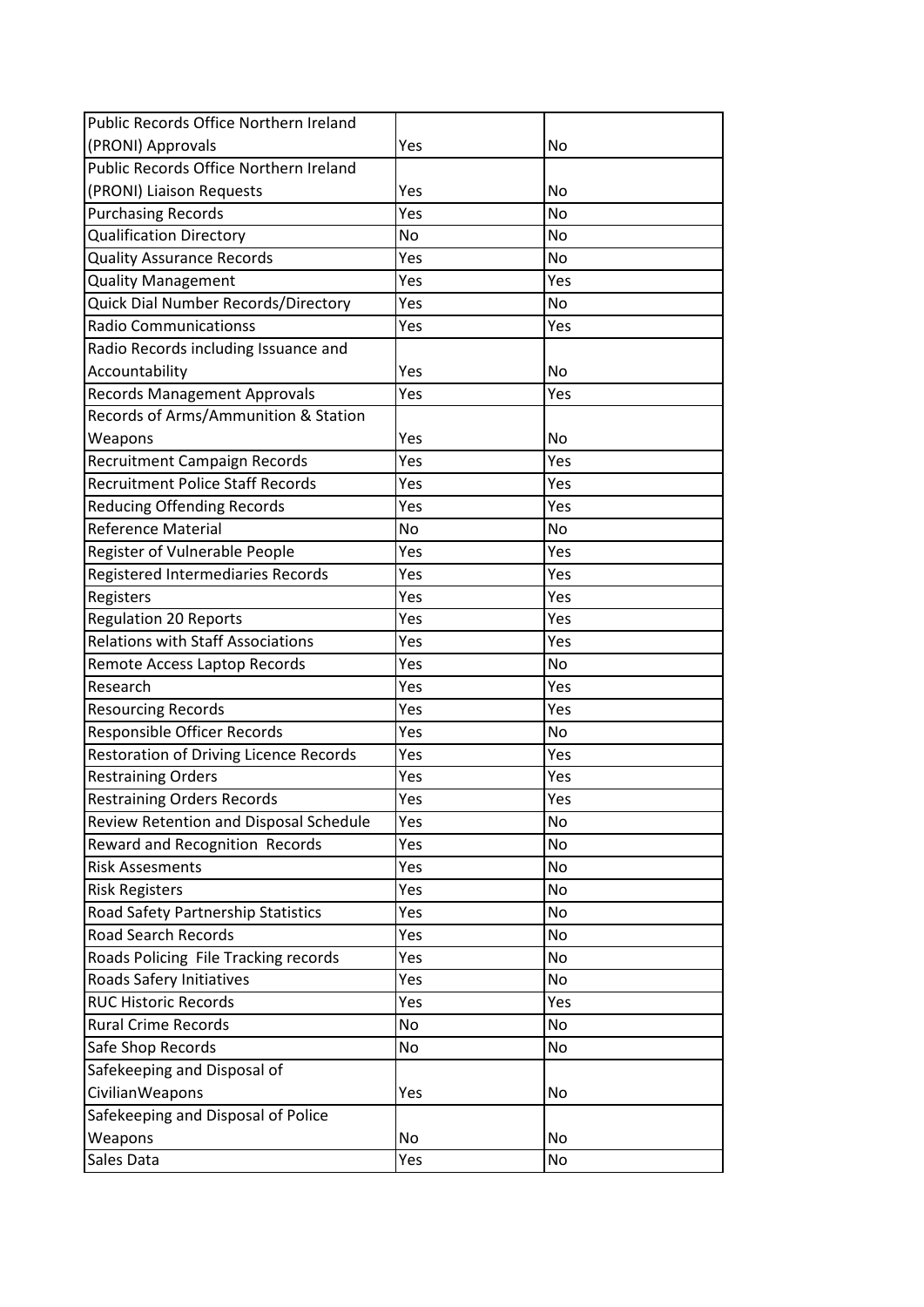| <b>Satisfaction Survey Reports</b>                                    | No         | <b>No</b> |
|-----------------------------------------------------------------------|------------|-----------|
| Search Record Register                                                | Yes        | <b>No</b> |
| Search Records                                                        | Yes        | Yes       |
| Section 31 Applications                                               | Yes        | Yes       |
| <b>Section 45 Consultations</b>                                       | Yes        | Yes       |
| Section 75 Assessments                                                | No         | No        |
| <b>Security Assessments</b>                                           | Yes        | <b>No</b> |
| <b>Security Assurance Records</b>                                     | No         | <b>No</b> |
| <b>Security Statistics</b>                                            | Yes        | Yes       |
| Selection and Assessment Records                                      | Yes        | <b>No</b> |
| <b>Selection Competitions</b>                                         | Yes        | No        |
| Serious Crime Logs                                                    | Yes        | Yes       |
| <b>Serious Crime Reviews</b>                                          | Yes        | Yes       |
| Service Budgets                                                       | No         | No        |
| <b>Service First Review Records</b>                                   | No         | <b>No</b> |
| Service Instructions                                                  | Yes        | <b>No</b> |
| <b>Service Policies</b>                                               | Yes        | <b>No</b> |
| Service Procedures                                                    | Yes        | No        |
| Sexual Offender Prevention Order/Violent                              |            |           |
| Offender Prevention Order & Risk Of                                   |            |           |
| Serious Harm Orders                                                   | Yes        | Yes       |
| Shot Firer Licence Register                                           | Yes        | <b>No</b> |
| <b>Sickness Records</b>                                               | Yes        | <b>No</b> |
| <b>Silver Planning Meeting Minutes &amp;</b>                          |            |           |
|                                                                       |            |           |
| <b>Associated Papers</b>                                              | Yes        | No        |
| Site Access Records                                                   | Yes        | <b>No</b> |
| <b>Site Information Records</b>                                       | No         | <b>No</b> |
| <b>Site Standing Orders</b>                                           | Yes        | <b>No</b> |
| <b>Skills Records</b>                                                 | Yes        | <b>No</b> |
| Skills Register                                                       | Yes        | Yes       |
| Social Media Platforms                                                | Yes        | Yes       |
| Solicitors Correspondence                                             | Yes        | Yes       |
| <b>Special Bonus Records</b>                                          | Yes        | <b>No</b> |
| Staff details - for on-call                                           | Yes        | <b>No</b> |
| <b>Staff Management Records</b>                                       | Yes        | Yes       |
| Staff Pay file                                                        | Yes        | No        |
| <b>Staff Review File</b>                                              | Yes        | Yes       |
| <b>Standard Operating Procedures</b>                                  | Yes        | <b>No</b> |
| <b>Standing Authorities Records</b>                                   | Yes        | No        |
| <b>Station Archives &amp; Registers</b>                               | Yes        | Yes       |
| <b>Statistical Analysis and Publications</b>                          | Yes        | No        |
| <b>Statistical Returns of Records Reviewed</b>                        |            |           |
| within PSNI                                                           | No         | <b>No</b> |
| <b>Statistical Returns on Use of Force</b>                            | Yes        | <b>No</b> |
| <b>Stock Checks Reports</b>                                           | Yes        | <b>No</b> |
| <b>Stock Control and Issue</b><br><b>Stop &amp; Search Statistics</b> | Yes<br>Yes | No<br>Yes |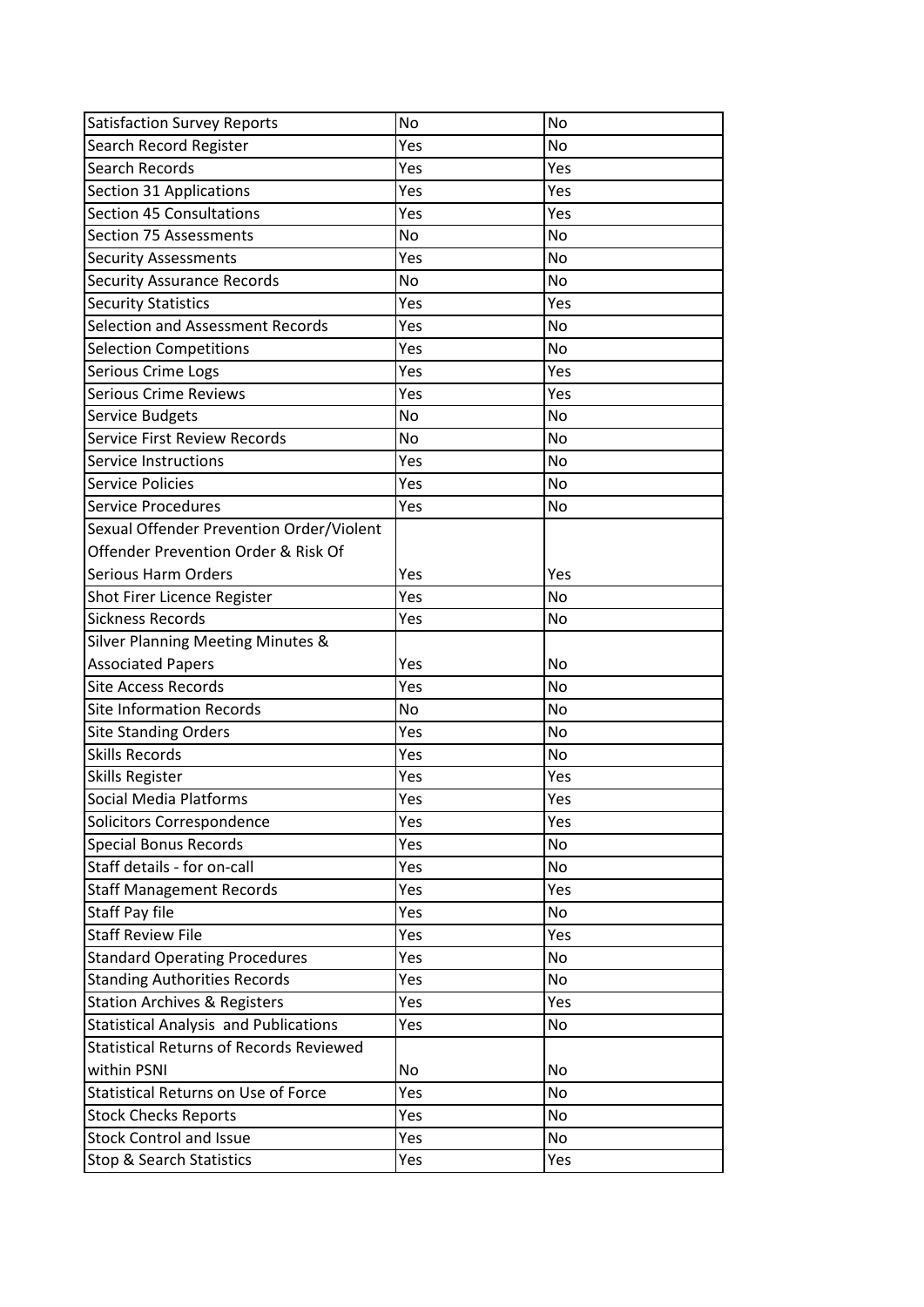| Storage and Issue of Items                  | No  | <b>No</b> |
|---------------------------------------------|-----|-----------|
| <b>Strategic Planning and Reporting</b>     | Yes | <b>No</b> |
| <b>Street Collections Records</b>           | Yes | <b>No</b> |
| <b>Structural Realignment Records</b>       | Yes | <b>No</b> |
| <b>Student Placements</b>                   | Yes | <b>No</b> |
| <b>Subject Access Requests</b>              | Yes | Yes       |
| Sudden Deaths Records                       | Yes | Yes       |
| Summonses                                   | Yes | Yes       |
| Superintendents Approval Custody            |     |           |
| Extensions                                  | Yes | Yes       |
| Superintendents Written Warnings            | Yes | Yes       |
| <b>Supplier Data</b>                        | Yes | <b>No</b> |
| <b>Support Staff Overtime Records</b>       | Yes | No        |
| Support/Concern Hub Records                 | Yes | Yes       |
| Surveillance Records                        | Yes | Yes       |
| Syrian Vulnerable Persons Relocation        |     |           |
| Records                                     | Yes | No        |
| <b>System Accreditation Risk Management</b> |     |           |
| Documents                                   | Yes | <b>No</b> |
| Talentwatch                                 | Yes | <b>No</b> |
| Taser records                               | Yes | No        |
| Tasking records                             | Yes | Yes       |
| <b>Technical Support</b>                    | Yes | Yes       |
| <b>Telephony Support Information</b>        | Yes | <b>No</b> |
| <b>Terrorism Act Statistics</b>             | Yes | No        |
| <b>Text Message Survey</b>                  | No  | <b>No</b> |
| Third Party Data, eg Western Union,         |     |           |
| <b>Websites, Travel Companies</b>           | Yes | Yes       |
| <b>Threat Management</b>                    | Yes | Yes       |
| <b>Threat Records</b>                       | Yes | Yes       |
| <b>Tracing Records</b>                      | Yes | No        |
| <b>Traffic Collision Statistics</b>         | Yes | Yes       |
| Traffic Fatal & Serious Collisions Records  | Yes | Yes       |
| <b>Traffic Records</b>                      | Yes | Yes       |
| Training Material / Records / Planning      | No  | <b>No</b> |
| <b>Training Plans</b>                       | Yes | No        |
| <b>Training Records</b>                     | Yes | Yes       |
| <b>Training Resources</b>                   | No  | <b>No</b> |
| <b>Transfer Records</b>                     | Yes | Yes       |
| <b>Transport Stores Records</b>             | No  | <b>No</b> |
| <b>Travel Records</b>                       | Yes | <b>No</b> |
| Uniform & Equipment Issue                   | Yes | No        |
| Use of Force CS Spray Returns               | Yes | <b>No</b> |
| <b>Use of Force Statistics</b>              | Yes | Yes       |
| User Profile on Server/CT's (Profiles)      | Yes | <b>No</b> |
| <b>Vacant Property Register</b>             | Yes | Yes       |
| Vehicle Crime-Operational Records           | Yes | Yes       |